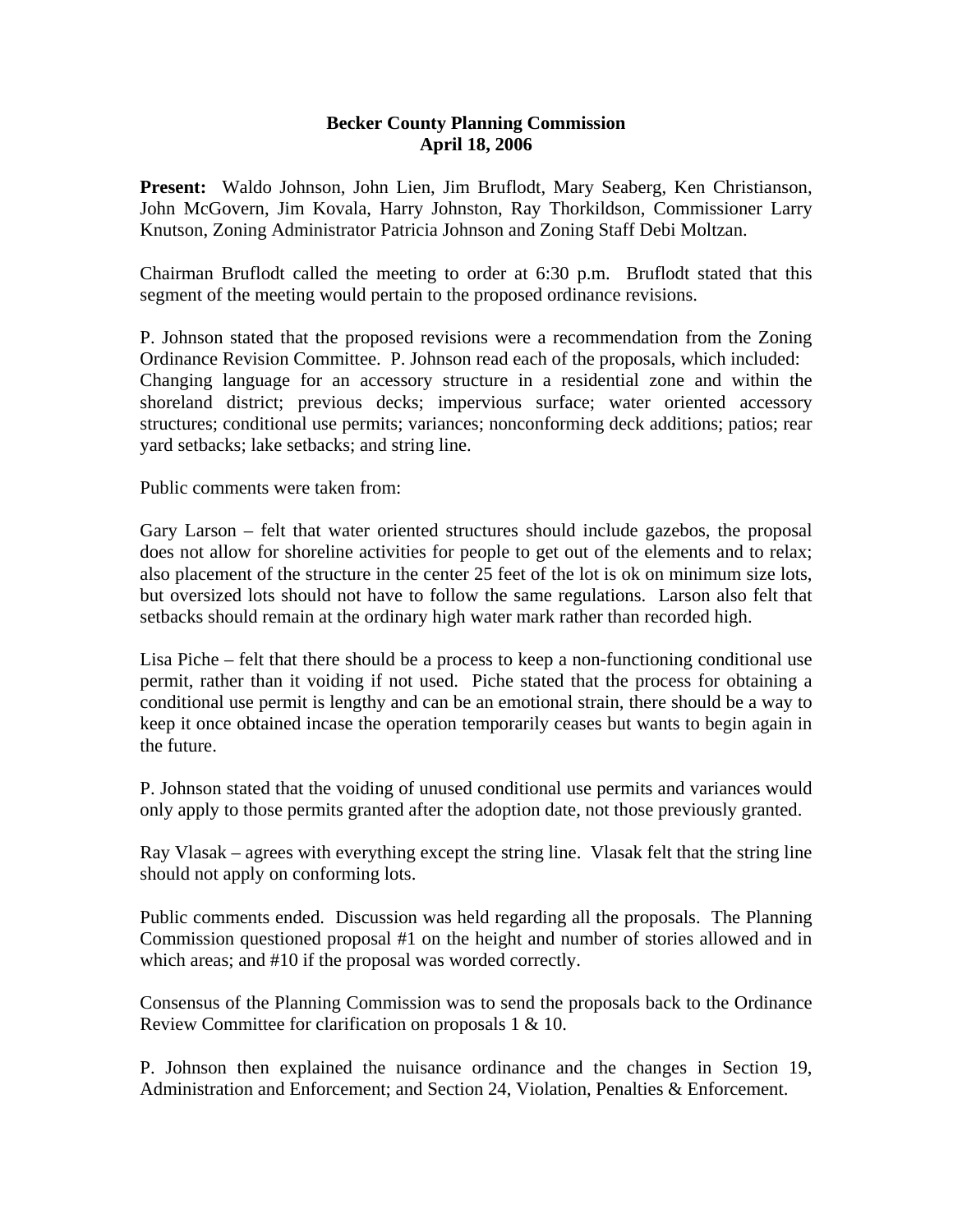There was no public comment on these sections. Discussion was held. P. Johnson stated that there was earlier discussion about sending the nuisance proposal to the Townships for their input. Bruflodt questioned "farm graveyards" and whether or not they should be excluded.

Consensus of the Planning Commission was to send the nuisance proposal to the Townships for comment before the Board takes action.

The regular meeting of the Planning Commission began at 7:07 p.m.

Lien made a motion to approve the minutes from the March meeting. Seaberg second. All in favor. Motion carried.

Bruflodt explained the meeting procedure for the evening and stated that the recommendations of the Planning Commission would be forwarded to the County Board of Commissioners for final action on Tuesday, March 25, 2006.

P. Johnson stated that the application by Jim Kaiser would not be heard this evening due to a pending EAW.

**FIRST ORDER OF BUSINESS: Joey Kaiser.** Request a change of zone from agricultural to commercial for PID Numbers 17.0071.000 and 17.0074.000.

P. Johnson stated that this request came before the Planning Commission in May 2005. At this meeting, the applicant tabled the application to re-evaluate what he wanted to do with the property and decide if he wanted to go ahead with the change of zone or request a conditional use permit. P. Johnson stated that the property was a nonconforming commercial use, which ceased operation for more than a year. P. Johnson stated that the ordinance states that when a nonconforming use is discontinued for more than one year, the grandfathered clause is lost. In order to re-open as any type of commercial use, would either require a conditional use permit or a change of zone to commercial.

Kaiser stated that the property has always been a bar/restaurant. Kaiser would like a conditional use permit to keep a bar/ restaurant.

Johnston questioned if there was enough parking. P. Johnson stated that the number of parking spaces was never calculated because it was a grandfathered use. Christianson stated that the property has always been run as a bar/restaurant and is a good use of the property. Knutson stated that it appeared that there is enough parking. Christianson questioned the seating capacity of the building. Kaiser stated that, per fire code, maximum occupancy is 110 people.

Knutson made a motion to approve a conditional use permit to allow a commercial use consisting of a bar/restaurant in an agricultural district based on the fact that the property has always had this type of operation; the use would not be detrimental to the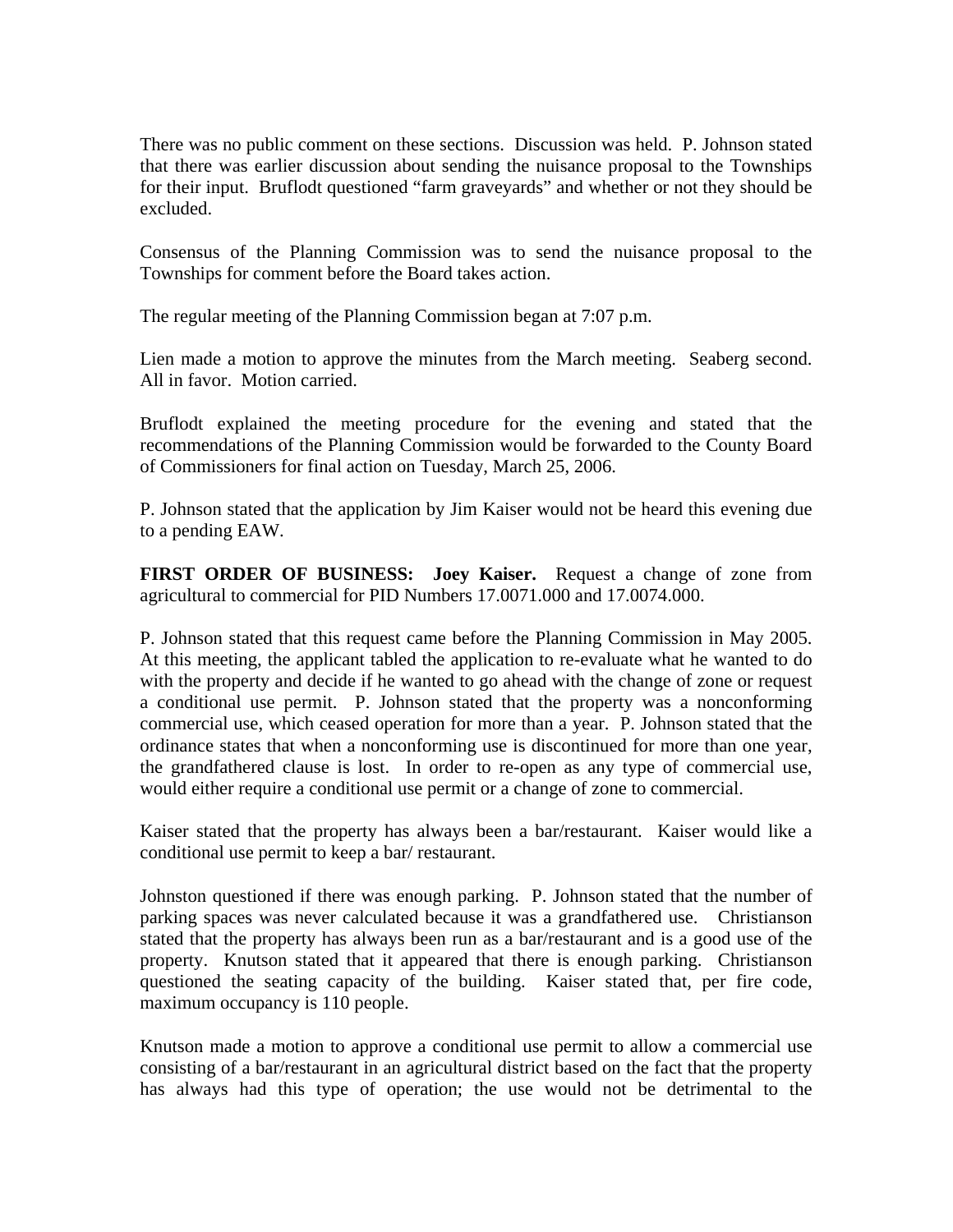surrounding area; and the conditional use permit would correct a situation that should have been taken care of years ago. Kovala second. All in favor. Motion carried.

**SECOND ORDER OF BUSINESS: Mattson Farms, Inc.** Request a conditional use permit for extraction of material in an agricultural zone for the property described as: SE ¼ NW ¼**;** SW ¼ NE ¼; NE ¼ SW ¼ Ex Sly 200 Ft of SE ¼ NE ¼ SW ¼; N ½ of SE ¼; and Pt S ½ SE ¼ Lying Nly of CSAH #8; Section 20 TWP 139, Range 43; Lake Park Township. PID Number 18.0130.002.

Steve Mattson explained the application to the Board. The extraction would consist of clay. The clay would be extracted and land reclaimed for farming land. This project is approximately 1/3 the size of an earlier project done in 2004. The clay is used for a liner in the Clay County Landfill. One change would be made to the proposed plan and that would be to have the empty trucks come in on County Hwy 8 and exit on County Hwy 1 (original plan showed enter on #1, exit on #8). This would eliminate any empty trucks waiting on #1. The driveway off of #8 is owned by Mattson and shared with Schauer. Dust guard would be provided to eliminate dust to the Schauer home/property. The project is to begin at the end of May.

McGovern commented that the first mining project has been reclaimed and was done according to plan. Mattson stated that the area was seeded last fall, but there is still some leveling left to do.

No one spoke in favor of the application. No one spoke against the application. There was no written correspondence either for or against the application. At this time, testimony was closed.

Further discussion was held regarding the entrance to the pit, exiting the pit, reclamation of the pit.

**Motion:** McGovern made a motion to approve a conditional use permit application for extraction of material in an agricultural zone based on the fact that it is not detrimental to the surrounding area with the stipulations that the empty trucks enter from County Highway #8 and full trucks exit on County Highway #1, dust control measures are provided for the Schauer property, and the restoration plan submitted with the application be followed. W. Johnson second. All in favor. Motion carried.

**THIRD ORDER OF BUSINESS: Sheryl Nameniuk.** Request an after the fact conditional use permit for a retaining wall within the shore impact zone for the property described as: Lot 12 Wermager Beach, Section 14, TWP 138, Range 43; Cormorant Township. PID Number 06.1137.000.

Jeff Aafedt explained the application to the Board by reading a letter from Naminuk, to the Zoning Office. P. Johnson stated that the Zoning Office did not receive a copy of the letter so Aafedt read the letter in its entirety. The letter explained what happened and why the wall was constructed.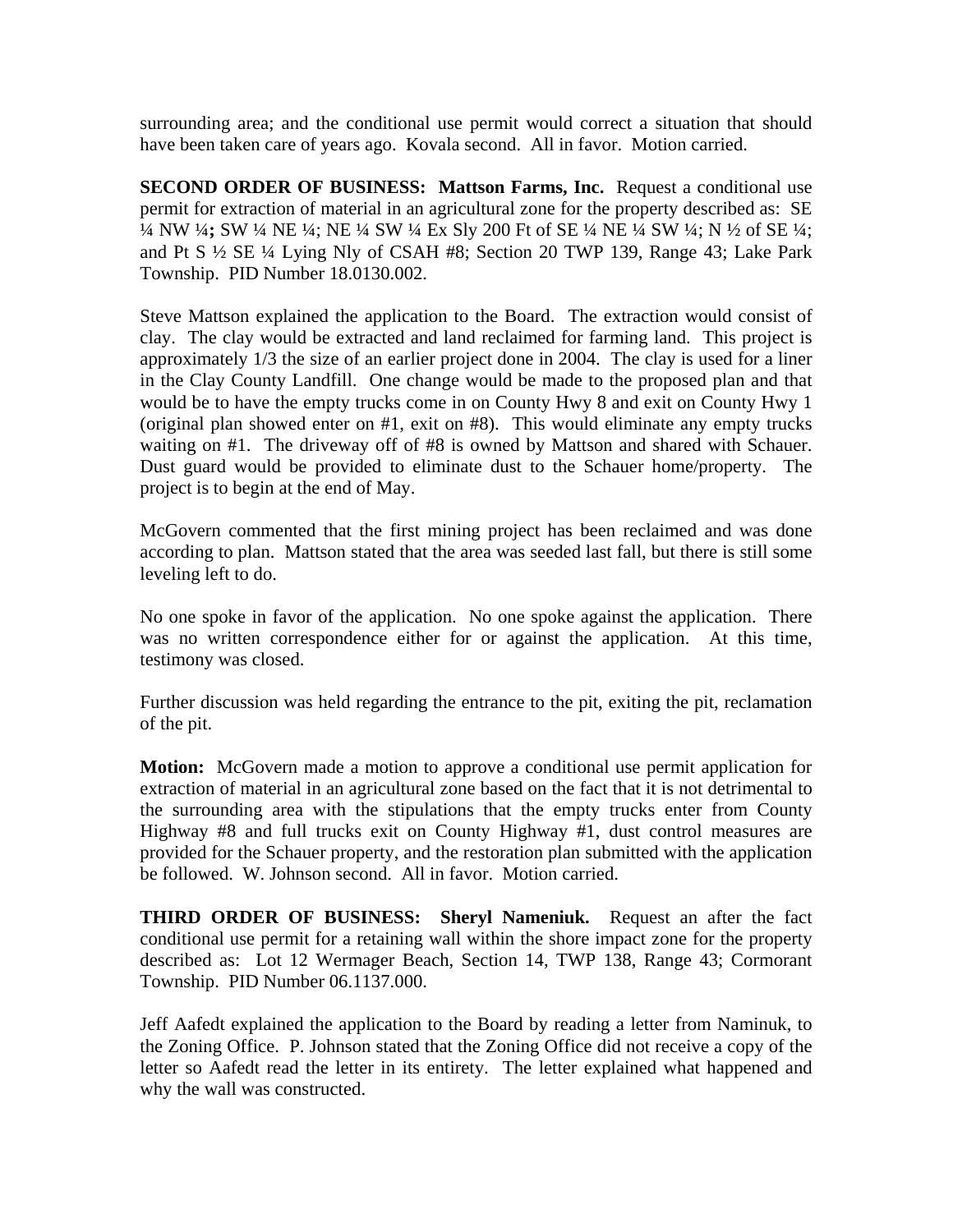Bruflodt stated that what was done was not a repair to an existing wall but a new wall. Aafedt stated that the portion of the wall that did not collapse remained and what collapsed was replaced.

Speaking in favor of the application was Josh Walter. Walter stated that he was the landscape architect that was contacted after the wall had already been constructed. Walter stated that the wall meets the criteria and is necessary. Walter also stated that he made 3 recommendations to make the wall more pleasing and those recommendations should be taken into consideration.

No one spoke against the application. There was one unsigned letter in the file. At this time, testimony was closed.

Further discussion was held regarding the construction without a permit, placement of the wall, existing wall, and the after the fact permitting process.

Kovala stated that the wall replaced an existing wall.

**Motion:** Kovala made a motion to approve an after the fact conditional use permit for a retaining wall within the shore impact zone based on the fact that the wall does meet the criteria of the ordinance and the wall replaced an existing wall. Johnson second but added that the motion should include removing a portion of the old wall and backfilling toward the new wall to make the area level.

Walter and Christianson stated that Walter's recommendations should also be considered.

Johnston rescinded his second to the motion. Kovala rescinded his motion and made the following new motion: approve an after the fact conditional use permit for a retaining wall within the shore impact zone based on the fact that the wall does meet the criteria of the ordinance and the wall replaced an existing wall with the stipulation that: 1) a portion of the old wall be removed and the ground backfilled toward the new wall and leveled off; 2) a safety railing must attached on top of the wall with spacing of vertical supports not to exceed four (4) inches; 3) drill weep holes approximately one (1) inch above finish grade every 18 inches so that no excessive soil pressure occurs behind the wall; 4) finish the wall with a natural look such as stucco, cultured stone facing or painting the wall with a neutral color. Johnston second. All in favor. Motion carried.

**FOURTH ORDER OF BUSINESS: Roger Priewe.** Request approval of a preliminary plat consisting of 26 lots in an agricultural zone for the property described as: Pt Sections 22 & 27; 77 acres; Cormorant Township. PID Numbers 06.0379.000, 06.0349.000, & 06.0385.001.

Priewe explained the application to the Board. The project would be done in three phases for a total of 26 lots 2.5 acre in size and greater. The property is currently a tree farm, located behind the Cormorant Lutheran Church.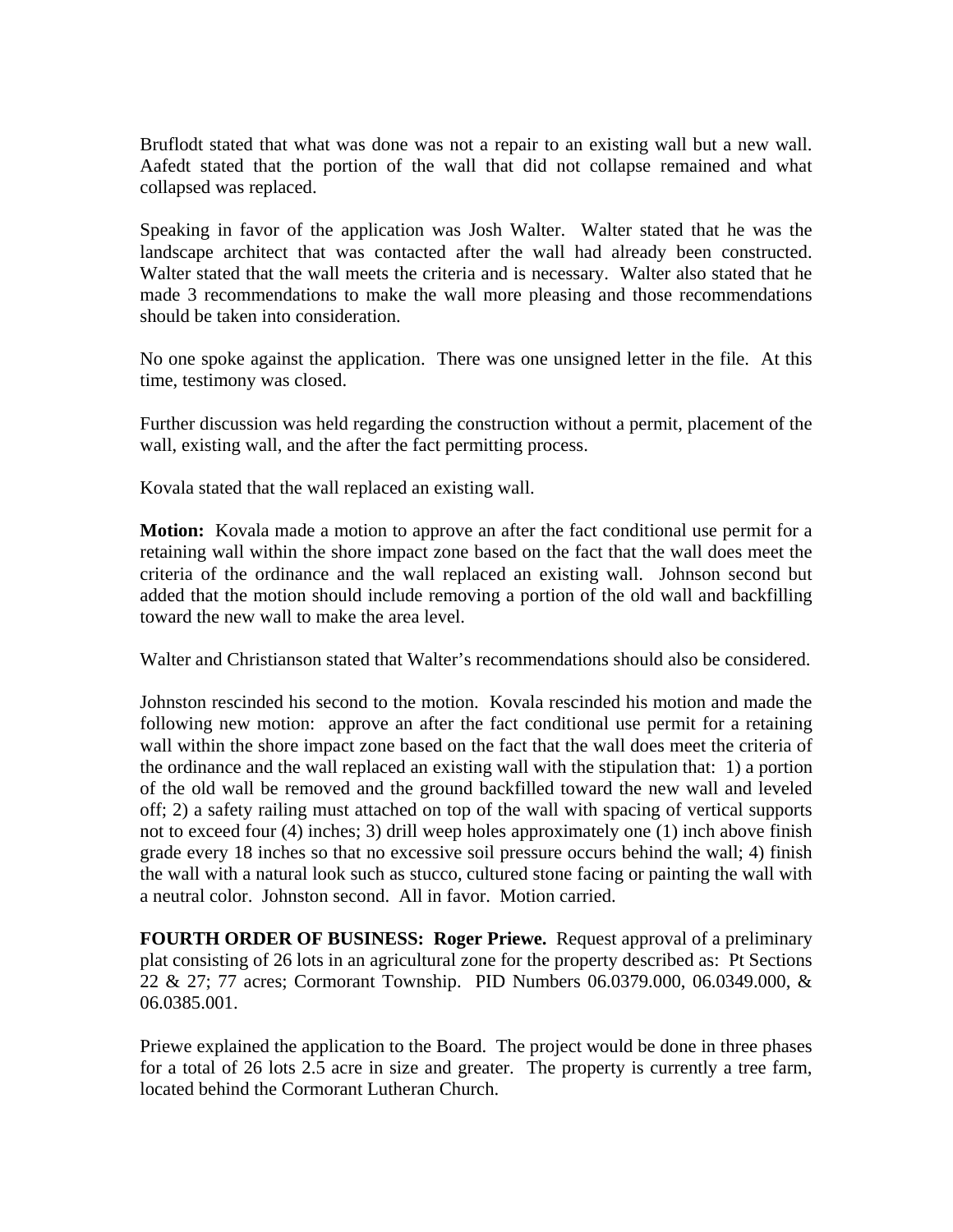Jonathon Anderson, Meadowland Surveying, stated that the project would be done in three phases, with the first phase including all the roadwork.

Bruflodt questioned if the trees would be removed from the lots. Priewe stated that there would be covenants placed on the project so that many of the tress would remain.

Speaking in favor of the application was Sheldon Struble. No one spoke against the application. Written correspondence was received from the Becker County Highway Department and Cormorant Lutheran Church. At this time, testimony was closed.

Further discussion was held. Knutson stated that he had talked to several people in that surrounding area and those he talked to did not have a problem with the project. Johnston stated that the application met the criteria of the zoning ordinance.

**Motion:** Johnston made a motion to approve a preliminary plat consisting of 26 lots, to be completed in three phases, based on the fact that the subdivision is compatible with the surrounding area. Christianson second. All in favor. Motion carried.

**FIFTH ORDER OF BUSINESS: Jason Selly**. Request a conditional use permit for a detached garage exceeding the 18 ½ ft height restriction in a residential zone for the property described as: Lots 2 & 3, Block 2, Highland Acres; Section 36, TWP 139, Range 41; Detroit Township. PID Number 08.1033.000 & 08.1034.000.

Selly explained the application to the Board. The structure would be approximately 22.5 feet in height and would be for personal use.

Kovala questioned why he needed the height. Selly stated that the  $5<sup>th</sup>$  wheel camper is 12.5 feet high and to get a 14 ft overhead door in the structure, the opening would have to be 16 ft and the peak would then be over 22 feet.

Bruflodt questioned if there was a buffer zone between him and the neighbors. Selly stated that he would plant pine trees. Christianson stated that there have been several requests like this before the Board and the Board has been consistent in denying all of them.

Selly stated that there is a similar garage to the southeast of his property. Knutson stated that the Board did look at that structure, but it appeared that it was (without measuring it) close to the 18.5 ft limit. Kovala stated that this structure appeared to be too large for a residential lot.

No one spoke in favor of the application. No one spoke against the application. There was no written correspondence either for or against the application. At this time testimony was closed.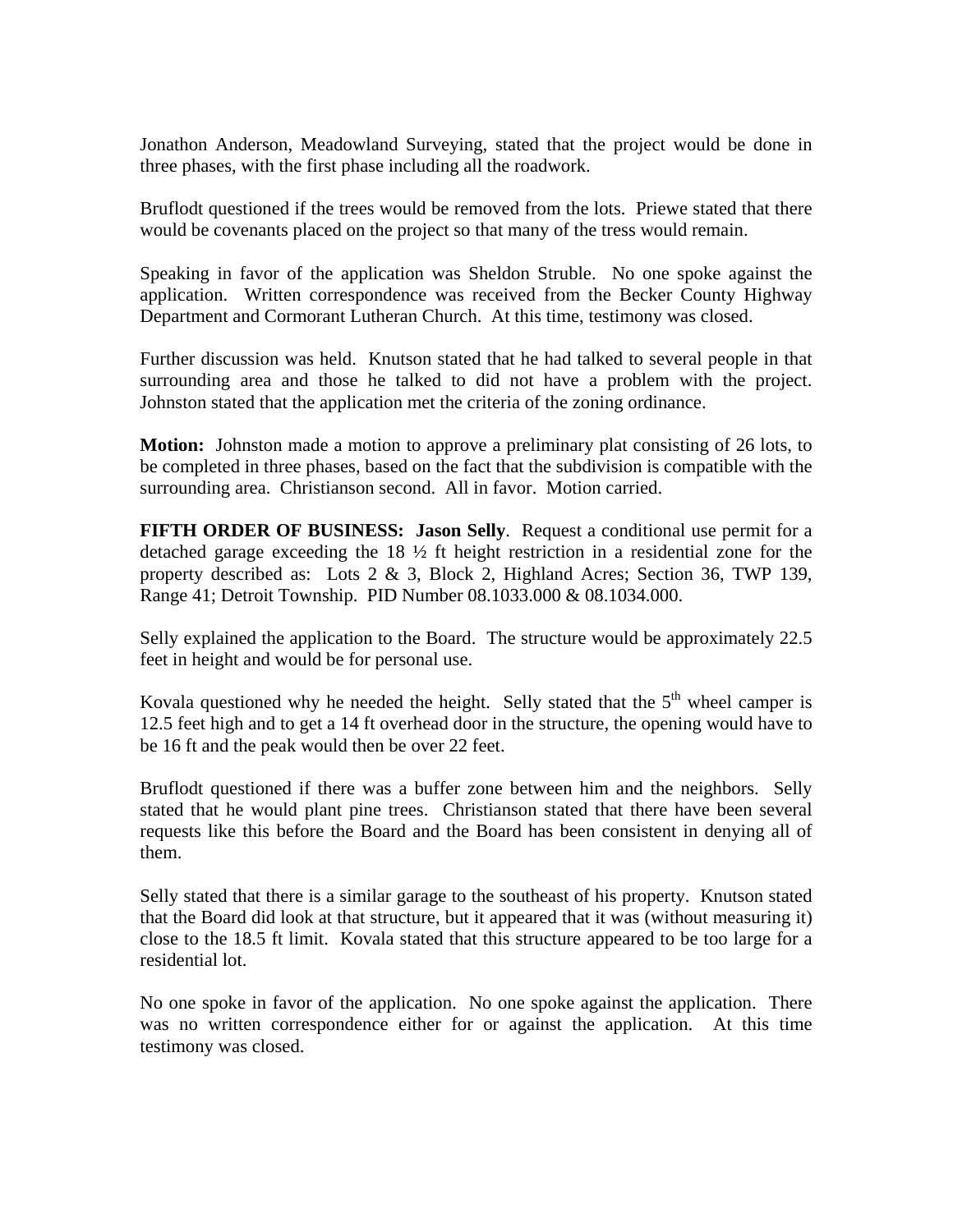Further discussion was held. Lien stated that location means everything in these types of requests. If this structure were allowed, it would set a bad precedent for the neighborhood. Further discussion was held regarding the current regulations and proposed structures.

**Motion:** Seaberg made a motion to approve the 22.5 ft storage shed with the stipulation that a pine tree buffer be planted to screen the property. Thorkildson second. Thorkildson, W. Johnson, McGovern and Seaberg voted in favor of the motion. Knutson, Lien, Christianson, Johnston and Kovala voted against the motion. Majority against. Motion failed.

Kovala made a motion to deny the conditional use permit for a 22.5 storage shed based on the fact the structure is not compatible with the surrounding residential neighborhood. Lien second. Knutson, Lien, Christianson, Johnston and Kovala voted in favor of the motion. Thorkildson, W. Johnson, McGovern and Seaberg voted against the motion. Majority in favor. Motion carried.

**SEVENTH ORDER OF BUSINESS: Paul Munsterteiger.** Request a conditional use permit for a detached garage exceeding 18 ½ feet in height in a residential area for the property described as: Lot 2 Block 1, Section 11, TWP 139, Range 41; Detroit Township. PID Number 08.1237.502.

Munsterteiger explained the application to the Board. The structure would be 30 ft by 40 ft and 21 ft tall. The structure would be used for personal storage for an RV. The RV measures 12 ft 8 inches in height. There would be a 14 ft overhead door. The structure would be located across the road from the lake and 700 ft from the lake, he owns five acres. The structure would be constructed behind the existing garage and behind the structure are wetlands, so there would be no future neighbors. The structure would be constructed into a depression left by an old gravel pit; basically dug into a hill.

Knutson questioned if the fence line was the property line. Munsterteiger stated that the fence line remained from a time when he had cattle. The property line is into the woods. Johnston questioned if some of the other out buildings would be removed. Munsterteiger stated that one would be removed and a portion of another would be removed. Christianson questioned how the property was zoned. P. Johnson stated that the property is actually zoned agricultural, but is residential in character. Christianson stated that there was one similar application to this, in which the structure was over height on an ag zoned parcel in a residential neighborhood; the Planning Commission denied the application and the County Board of Commissioners overturned the decision, allowing the over height structure.

No one spoke in favor of the application. No one spoke against the application. There was no written correspondence. At this time testimony was closed.

Further discussion was held.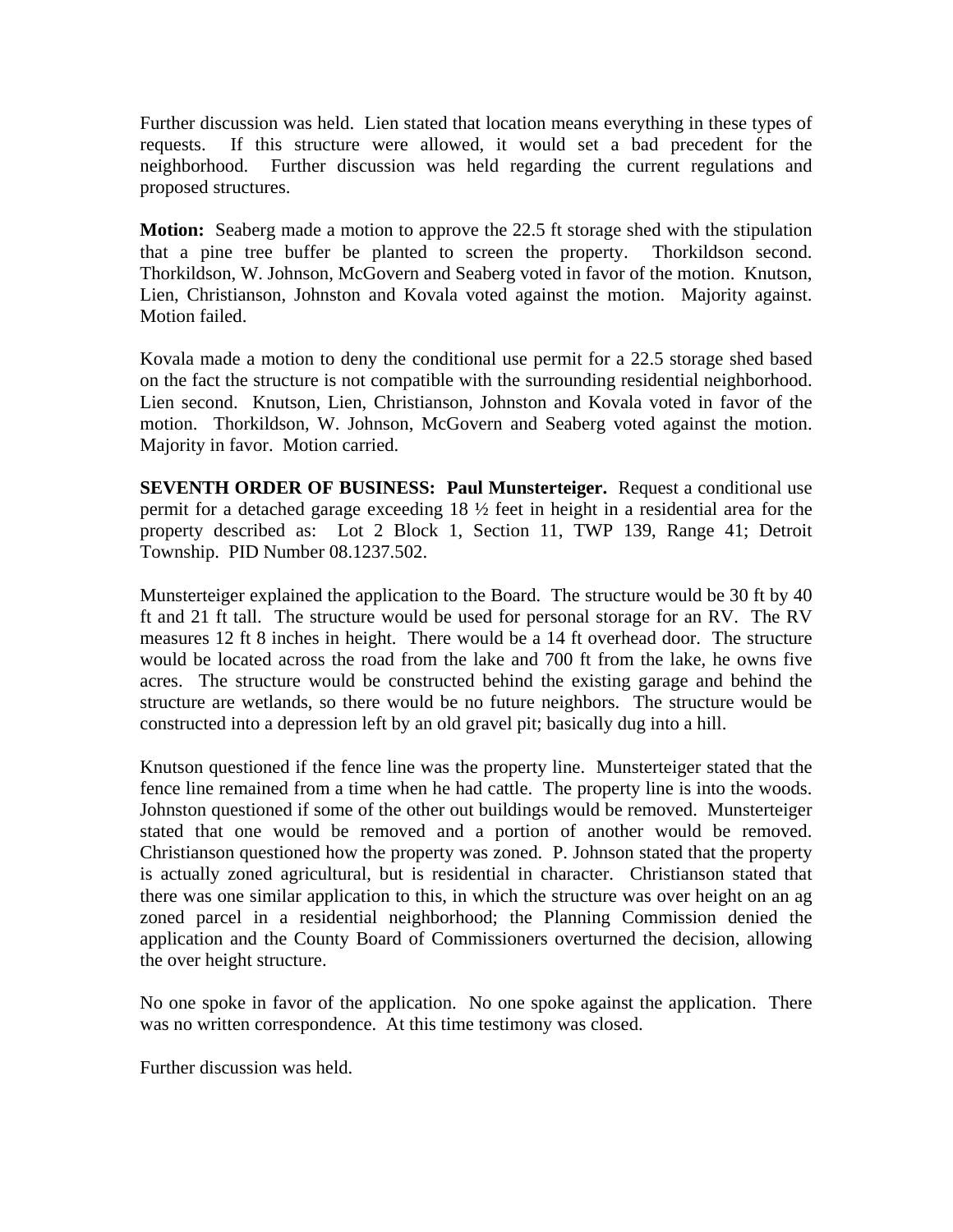**Motion:** W. Johnson made a motion to approve a conditional use permit to allow a 21 ft high storage structure in a residential area based on the fact that the property is zoned agricultural, the structure will be built into a hill and screened by the existing house, wetlands and woods. Thorkildson second.

Further discussion was held. Kovala stated that the County did need to address the height limitations. Bruflodt stated that he did some checking on RV heights and found them to be all the way up to 13.5 ft in height. Lien stated that the location of the application makes all the difference in granting or denying. Johnston stated that the property is surrounding by a wetland buffer on two sides, that the property is zoned agricultural, with residential characteristics, and the proposed structure is only half the size and the previous application. Christianson stated that for many years these types of requests have been denied and there needs to be consistency.

A vote was taken with everyone voting in favor of the motion except Christianson and Kovala. Majority in favor. Motion carried.

**EIGHTH ORDER OF BUSINESS: Donald Goering, owner, and Bruce Qvammen, developer.** Request a change of zone from agricultural to residential and approval of a preliminary plat consisting of 12 lots for the property described as: Pt Govt Lots  $4 \& 5$ ; Section 32, TWP 139, Range 42; Audubon Township. The property is located on Little Cormorant Lake. PID Number 02.0226.000.

Goering, Qvammen, and Scott Walz, Meadowland Surveying, explained the application to the Board. This piece of property is on a peninsula, across the road from one of Qvammen's previous developments. At the time the previous developments were done, Goering was not ready to sell. The revenue from this project will be going to fund a foundation called Angels of Courage. The plan is to construct retention areas of Lots 5 & 8 to prevent run off into the lake. The property is currently farmed, so the first step would be to plant a ground cover to prevent further run off. Lots 11 & 12 would not be allowed to dock or boat in the bay area, both lots would have a common access on the southern most portion of Lot 12. Walz stated that the lots exceed the requirements of the Ordinance. Lot  $1 \& 3$  do have bluffs, but only the bluff on Lot 3 would interfere with the access to the lake, which would require a stairway to the lake. Goering stated that this is the first step of his dream, Angels of Courage, to help chronic ill people.

Jim Renslow, Little Cormorant Lake Association, was concerned for the bay along Lots 11 & 12, and questioned if a conservation easement could be placed on the bay. Carley Nelson, from Angels of Courage, spoke in favor of the application. No one spoke against the application. There was no written correspondence either for or against the application. At this time, testimony was closed.

Further discussion was held regarding the topography, the bay, and conservation easements.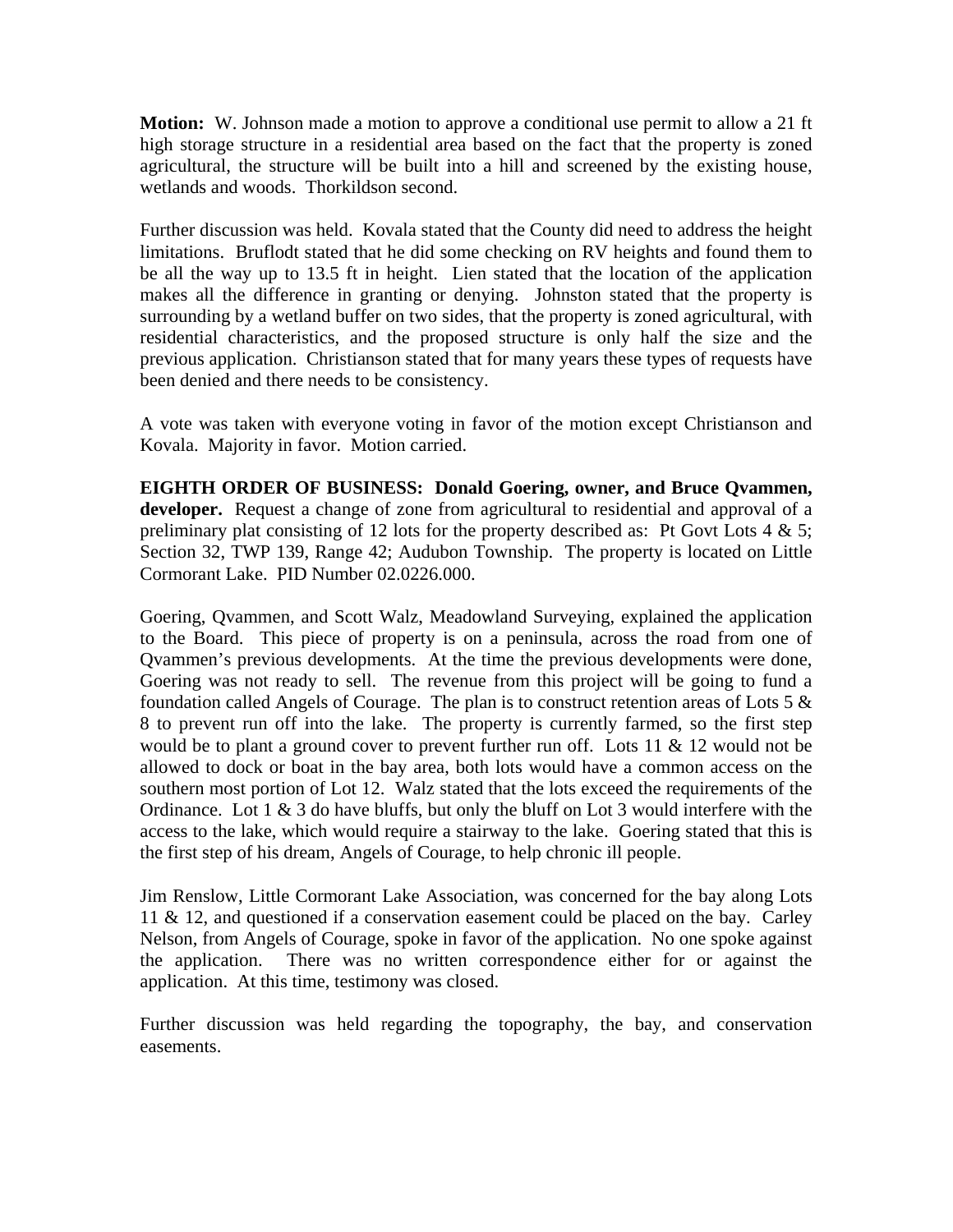Walz and Qvammen stated that a conservation easement would be workable as long as Lot 10 could have their own dock on the north end of the lot, with a conservation easement on the peninsula portion of the lot; a conservation easement could be placed on Lot 11 & 12, with no buildings on the middle portion of Lot 12 and a storage shed of approximately 12 ft by 16 ft on the southerly portion of Lot 12 to be shared by Lots 11  $\&$ 12 for storage of recreation instruments.

**Motion:** Knutson made a motion to approve the change of zone from agricultural to residential and approve the preliminary plat consisting of 12 lots based on the fact that the application is compatible with the surrounding area with the stipulation that a 30 ft deep conservation easement be placed on all shoreline abutting the bay, including the peninsula, but allowing Lot 10 to have their own dock on the north end of the lot. Kovala second. All in favor except Thorkildson and W. Johnson. Majority in favor. Motion carried.

**NINTH ORDER OF BUSINESS: Tom Riedman.** Request a conditional use permit to allow a two-story detached garage exceeding 18 ½ feet in height in a residential zone for the property described as: Lot 2 Block 1, Sandy Ridge First Addition, Section 23, TWP 138, Range 43; Cormorant Township. The property is located on Big Cormorant Lake. PID Number 06.1000.952.

Riedman explained the application to the Board. The structure would match his existing house; it would not be a metal building. The second story gives extra storage and a place for the grandchildren to play.

Kovala stated that if the structure was constructed larger, it would not need the second story and if constructed as proposed, the neighbor would be looking at the roof of a garage. McGovern questioned if there would be plumbing in the garage. Riedman stated that there would be water to wash boats and cars.

Riedman stated that the neighbor has a similar garage. W. Johnson stated that the neighbor's garage is actually attached to the house.

No one spoke in favor of the application. Ray Vlasak stated that in all these applications, if two smaller structures were built or if the structure was narrower and longer, they would not exceed the height requirement. There were no letters either for or against the application. At this time, testimony was closed.

Further discussion was held. Lien stated that there are two strikes against this application, the height and the second story. Lien stated that if the structure were constructed a little larger, they would have the same amount of storage and still not exceed the height limitation. Knutson agreed.

**Motion:** Kovala made a motion to deny a conditional use permit to allow a two-story garage 21 feet in height based on the fact that the structure is two stories and it is not